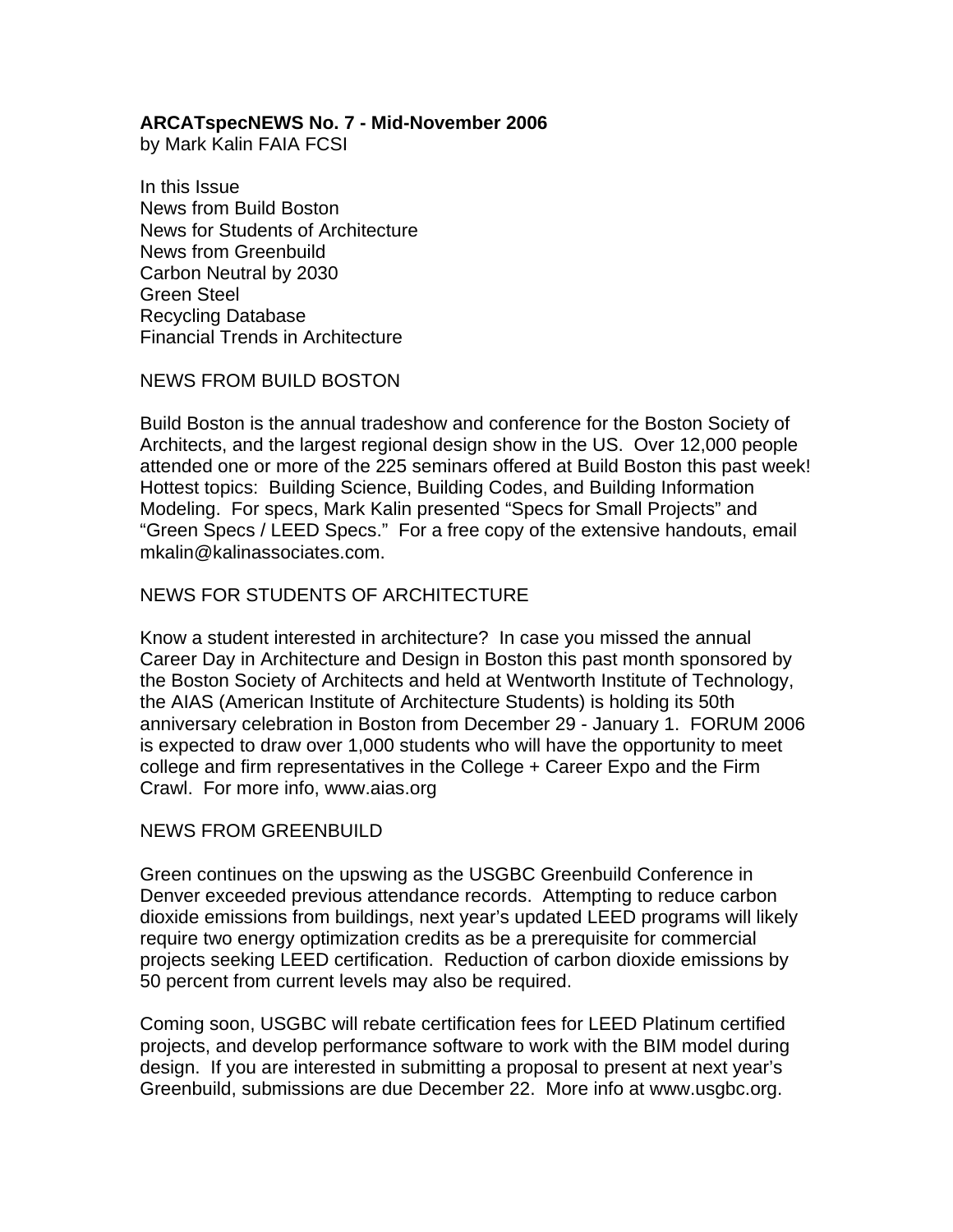# CARBON-NEUTRAL BY 2030

The AIA State Government Network is calling for the industry to design all new and substantially renovated buildings so that they produce no net atmospheric carbon dioxide emissions by the year 2030. The national AIA has also called for a minimum reduction of 50 percent in the amount of fossil fuels used to construct and operate all buildings designed or renovated by the year 2010. Cut those carbon emissions for your grandchildren and theirs! Maybe the experimental Liquid Chimney from Professional Supply Inc. in Freemont, Ohio which captures greenhouse gas escaping from coal and natural-gas furnaces is in all our futures?

### GREEN STEEL

According to a report form the American Iron and Steel Institute, the US steel industry has already surpassed the Kyoto Protocol's call for an average 7 percent reduction in greenhouse gas emissions between 1990 and 2012 by achieving a 28 percent reduction since 1990 - surpassing the Kyoto target by 240 percent!

### RECYCLING DATABASE

Check out a new national waste database at www.wbdg.org/tools/cwm.php. The Construction Waste Management Database contains information on companies that haul, collect and process recyclable debris from construction projects. Created in 2002 by GSA's Environmental Strategies and Safety Division to promote responsible waste disposal, the new Database is a free online service for those seeking companies that recycle construction debris in their area. Use the form to search the Database by state, zip code or materials recycled.

### NEW MARBLE WEBSITE

The Marble Institute of America has updated their website for stone info, www.marble-institute.com. Lots of technical bulletins, videos, even a locator directory for residential stone fabricators/installers and commercial contractors/installers. Discounted prepublication orders are being accepted for their Dimension Stone Design Manual Version VII.

### FINANCIAL TRENDS IN ARCHITECTURE

From statistics from architectural firms compiled by the firm of DiCicco, Gulman & Company in Woburn, MA come the following: The direct ratio of hours billed increased to 63.7 percent, its highest level since 2001. Wages increased 4.6 percent. For principals, direct billing increased to 47.6 percent, and the average billing multiple increasing to 3.03. The profit on an hourly basis for 2005 was \$6.52 compared to \$3.86 for 2004 - or nearly at 69 percent increase in